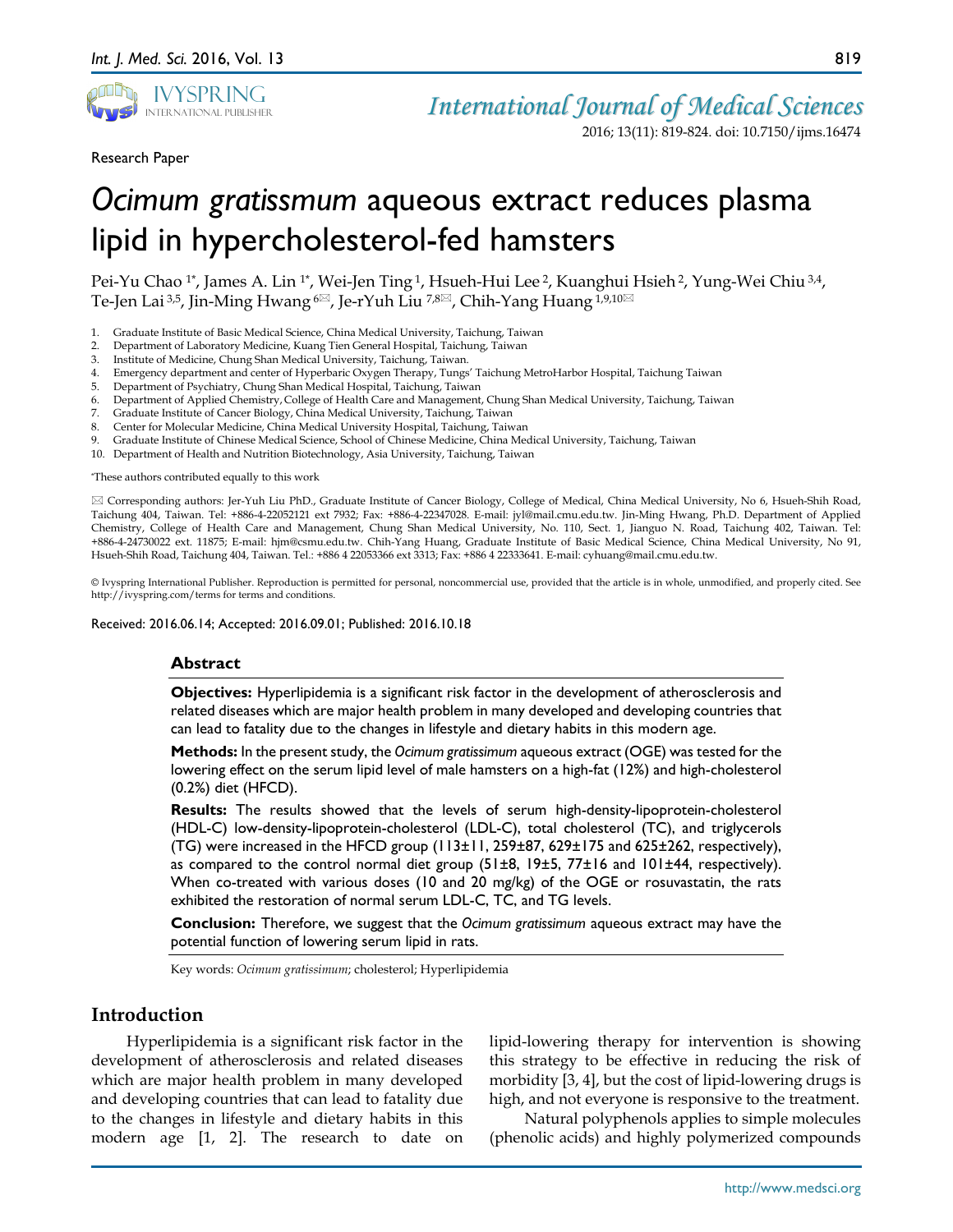(tannins) that contribute in the treatment of various diseases of a degenerative nature including hyperlipidemia. Currently there are several thoroughly documented plant-based lipid-lowering polyphenols including those from *Ecklonia cava*, *Ichnocarpus frutescens*, *Morus alba*, *Hibiscus sabdariffa*, and Red grape [5-9]. Since natural compounds can be used for the prevention of atherosclerosis due to their effect on the reduction of lipid profile in circulating blood and inhibition of LDL-C oxidation [10, 11] the search for more forms of herbal remedy is a line of study for the purposes of contributing to a broader understanding of plant-based compounds as well as for increasing locally available treatment options for more geolocations.

*Ocimum gratissimum* (OG) is an aromatic small shrub that is widely distributed in tropical and warm temperate geolocations. This plant has been prepared in a variety of forms for consumption as food spice or traditional herb in many Asian and African countries since ancient time [12-19]. Recent studies also demonstrate many therapeutic activities of the OG aqueous extract (OGE), including anti-inflammation [17, 20], analgesic and spasmolytic activities [21], antidiarrheal activity [13], antihyperglycemic activity [22], and improvement of phagocytic function [23]. Notably, this extract has also shown potential properties to protect the user from hazardous bio-organisms, such as anthelminthic insect-repellant properties, antibacterial, antifungal, and antiviral activity [24-28]. Thus, some of more recent researches focus on its role of immune-modulation [29, 30], cancer chemoprevention [31, 34], and prevention of the vulnerability of immune disorder [30]. Moreover, OGE is well documented for its high concentration of phenolic content and effects on free radicals scavenging, lipid peroxidation inhibition, and cytoprotective activity against oxidative stress [20, 32, 33, 35, 36, 37]. Therefore, in the present study, we evaluated the effects of OGE in preventing hyperlipidemia by using the high fat-cholesterol diet animal model.

# **Materials and Methods**

### **Animals and care**

48 male golden Syrian hamsters, aged 4 wks, weighing between 75 and 80 g were randomly divided into six experimental groups. They were individually housed in metal cages in an air-conditioned room (22  $\pm$  2 °C, 55  $\pm$  5% humidity), under a 12 h light/12 h dark cycle with free access to food and water. When handled during the 8 week feeding period, all animals used were handled

according to the guidelines of the Instituted Animal Care and Use Committee of Chung Shan Medical University (IACUC, CSMC) for the care and use of laboratory animals.

# **Preparation of diet and supplement**

Experimental hamsters were fed for 8 weeks on a diet containing standard Purina Chow (Purina Mills, Inc.). Chow diet, regarded as a low-fat/cholesterol diet, contains 48.7% (w/w) carbohydrate, 23.9%  $(w/w)$  protein, 5.0%  $(w/w)$  fat, 5.1%  $(w/w)$  fiber, and 7.0% ash (Laboratory Rodent Diet 5001, PMI Nutrition International/Purina Mills LLC, USA).

In order to provoke a hyperlipidemic process, the basal Chow (normal diet) was ground by 12%  $(w/w)$  coconut oil (high fat diet, HFD) and 0.2 % (w/w) cholesterol was added to obtain the cholesterol-enriched diet (High Fat/cholesterol diet, HFCD). Diary supplement of OGE at doses of 10 mg/kg or 20 mg/kg per day and 1 mg/kg rosuvastatin (Crestor, AstraZeneca Inc., Taipei, Taiwan) per day were treated in each experimental group. These Chow containing lipid was pressed, dried at 37 °C and stored in a dry environment.

Preparation of OGE as indicated in a previous paper [34]. Leaves of *Ocimum gratissimum* were harvested, washed with distilled water, and then homogenized with distilled water by using polytron. The homogenate was incubated at 95◦C for 1 hour (h) and then filtered through two layers of gauze. The filtrate was centrifuged to remove insoluble pellets  $(20,000 \text{ g}$  for 15 min at 4◦C) and the supernatant (OGE) was collected, lyophilized, and stored at −70◦C until use. The content of polyphenol in OGE was analyzed as indicated in a previous paper [35].

### **Experimental design and data collection**

The dose of OGE used in this study (10 mg/Kg or 20 mg/Kg) was chosen based on several our earlier studies [36], including a concentration–response study which determined the antioxidant activity of the extract regarding the lipid peroxidation process and studies shown the suitable pharmacological dose in vivo.

Animals were divided into six groups of eight hamsters each and fed for 8 weeks as follows: Group I-standard Purina Chow (normal diet, ND control group); Group II-hamsters fed normal diet mixed with 12 % coconut oil (high fat diet, HFD group); Group III-hamsters fed normal diet mixed with 0.2 % cholesterol and 12 % coconut oil (high fat/cholesterol diet, HFCD group); Group IV- hamsters fed HFCD plus rosuvastatin 1 mg/Kg body weight per day (HFCD +R group); Group V-hamsters fed HFCD plus OGE 20 mg/kg body weight per day (HFCD+O2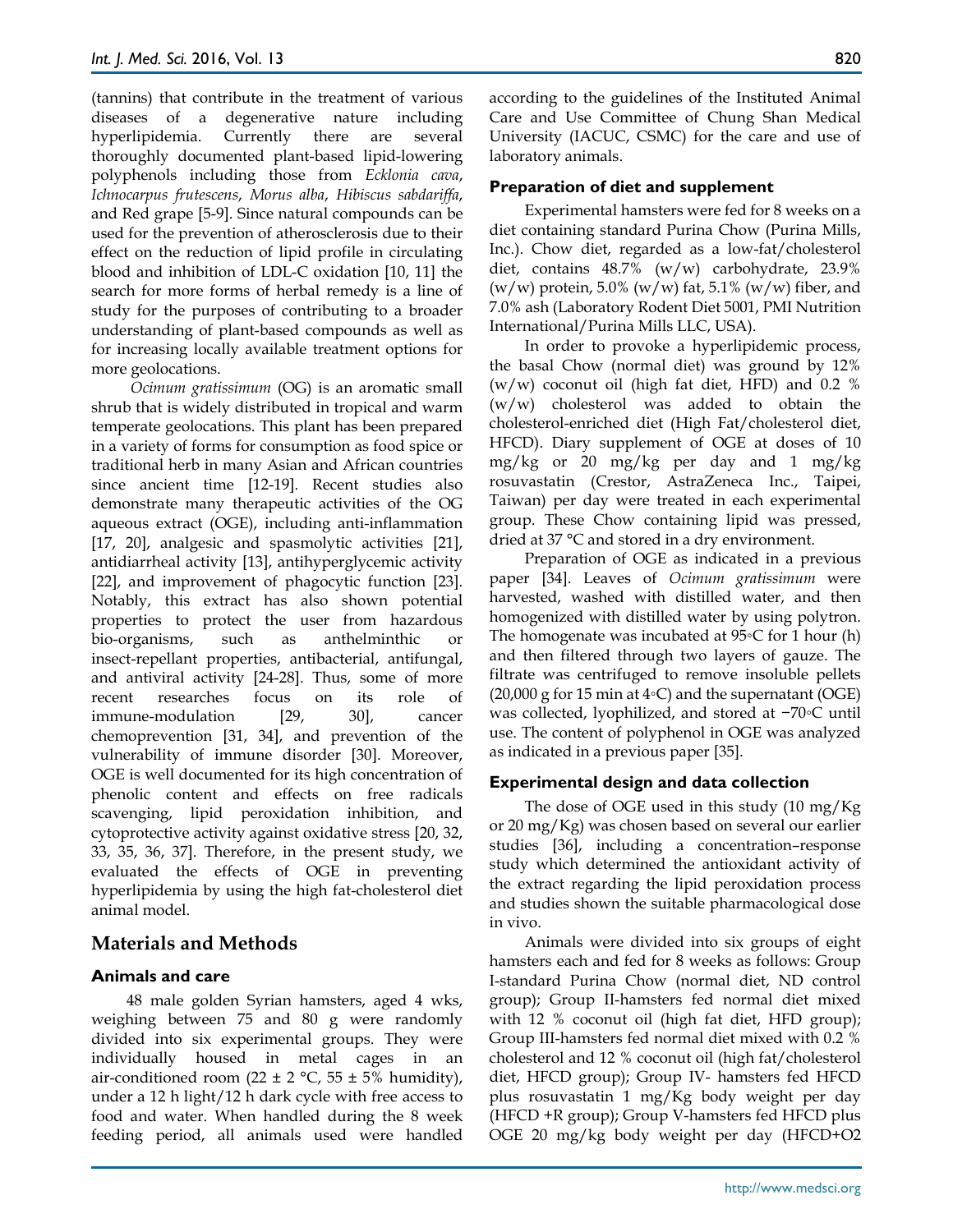group); Group VI-hamsters fed HFCD plus OGE 10 mg/kg body weight per day (HFCD+O1 group).

The body weight of each hamster was determined weekly. The food intake of each group was recorded daily and calculated the mean value of each hamster in a week. At the end of 8 weeks, animals were sacrificed by decapitation. Blood samples were collected, and serum separated and stored at -80 °C until analysis.

#### **Serum lipid profile estimation**

All biochemical assays were conducted in the clinical laboratories of the Kuang Tien General Hospital, Taichung, Taiwan. The biochemical parameters were measured on a Beckman Coulter Synchron Clinical Systems Analyzer (LX20PRO Autoanalyzer, Beckman Coulter Inc. Taipei, Taiwan). To determine the serum lipid profile, total cholesterol (TC), total triglyceride (TG), low density lipoprotein cholesterol (LDL-C), and high density lipoprotein cholesterol (HDL-C) were measured by Hitachi 7170 autoanalyzer (Hitachi, Tokyo, Japan).

#### **Statistical analysis**

All values are expressed as mean ± S.D. The significance of differences between the mean of the treated and untreated groups have been calculated by unpaired Student's t-test and P-values less than 0.05 were considered significant.

# **Results**

# **Body weight gain, food consumption and observation of hamsters**

The mean body weight (g) and daily food intake (g/hamster) were increased by adequate feeding during the experiment period, as shown in Fig. 1 and Fig. 2. All hamsters in each group survived for the entire length of the study. But in the HFCD control group, the hamsters were visually more lethargic at seven or eight weeks.

There were no differences in mean food intake and body weight among the experimental groups during the 8 weeks of the experiment (Fig.  $1 \& 2$ ).

# **Induction of fatty liver with high fat diet**

At 8 weeks, liver image showed all HFCD groups to have significantly reduced redness compared to the ND and HFD group liver images (Fig. 3). Consistently, relative liver weights of all HFCD groups were also significantly higher (Table 1). Interestingly, the OGE and rosuvastatin supplements did not have an effect on the redness or the weight of the liver.







**Figure. 2.** The change of food intake in hamsters treated with high fat/cholesterol and co-treated with different dose of OGE in eight weeks.



# HFCD+R HFCD+O2 HFCD+O1



**Figure. 3.** The image of liver in hamsters treated with high fat/cholesterol and co-treated with different dose of OGE at the end of eight weeks.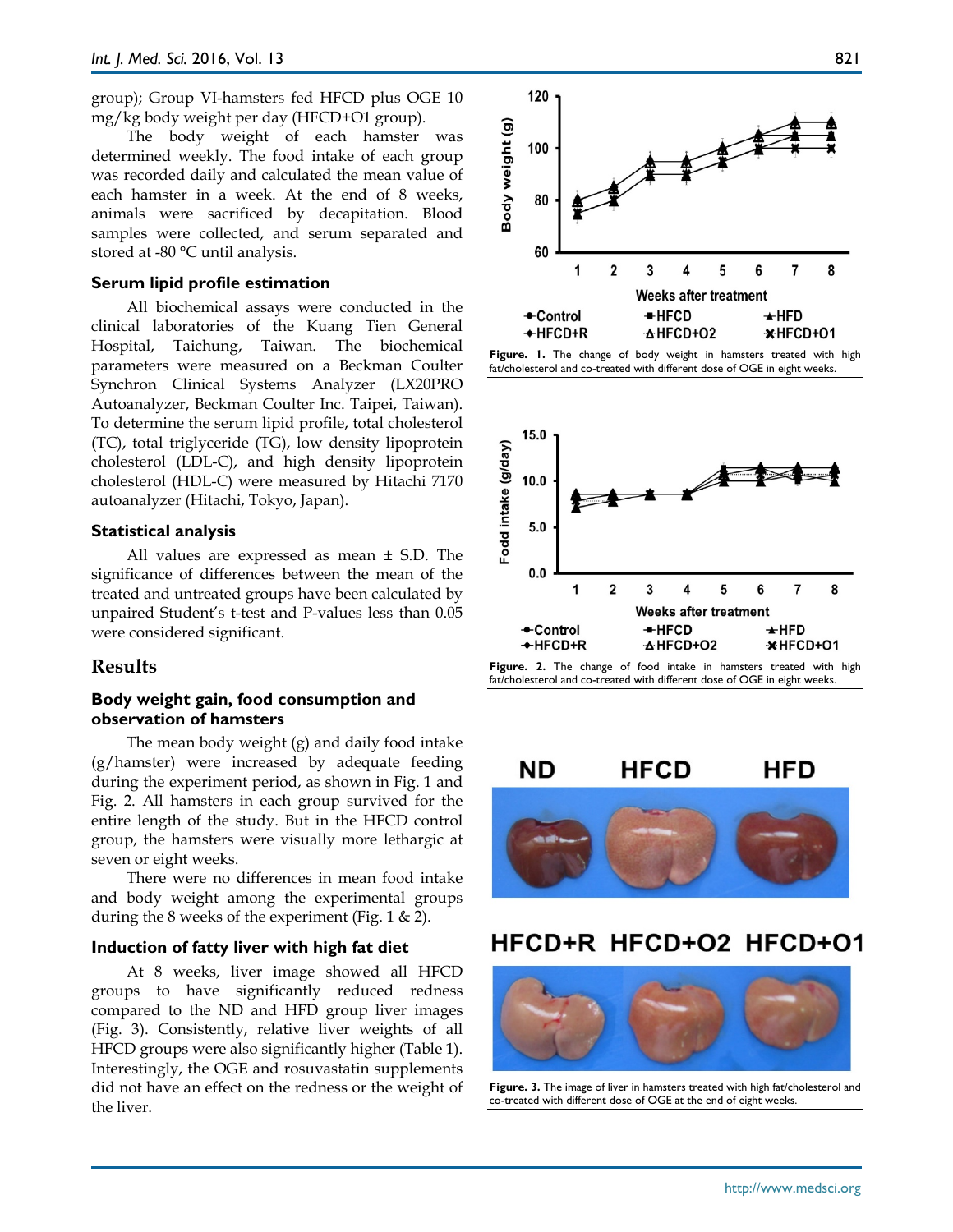**Table 1.** The effect of OGE on the change of relative liver weight in hamsters treated high cholesterol diet

| Group       | Treatment                   | No | Liver related weight<br>(%, liver weight/body<br>weight) |
|-------------|-----------------------------|----|----------------------------------------------------------|
| ND.         | Control                     | 8  | $2.756 \pm 0.277$                                        |
| <b>HFCD</b> | Cholesterol + high fat (CF) | 8  | $4.042 \pm 0.521*$                                       |
| <b>HFD</b>  | High fat                    | 8  | $3.325 \pm 0.265$ */*                                    |
| $HFCD + R$  | $CF+ Rosurastation 1 mg/kg$ | 8  | $3.974 \pm 0.337*$                                       |
| HFCD+O2     | $CF+OGE 20$ mg/kg           | 8  | $3.904 \pm 0.190*$                                       |
| HFCD+O1     | CF+OGE 10 mg/kg             | 8  | $4.014 \pm 0.282$ *                                      |

\*p < 0.05 versus control group; #, p < 0.05 versus Cholesterol and high fat-treated group.

# **Induction of hyperlipidemia with high cholesterol diet**

The levels of plasma TC and TG in ND, HFD, and HFCD groups of hamster at 8 weeks after treatment are reported in Table 2. In comparison with ND group, HFCD caused a marked increase in plasma concentrations of TC and TG by 816 % and 618%, respectively, and both HDL-C and LDL-C increased by more than 2.2 and 13.6 times, respectively. There was no difference between the HDL-C level in the HFD and HFCD groups, while the LDL-C was still far higher in the HFCD in comparison with the HFD hamsters. Moreover, HFCD caused a marked increase in plasma concentrations of TC and TG by 408 % and 353% as compared to HFD group

**Table 2.** The effect of OGE on the change of serum lipid in hamster treated high cholesterol diet

| Treatment   | no | HDL-C     | LDL-C.       | TC.            | TG              |
|-------------|----|-----------|--------------|----------------|-----------------|
| ND.         | 8  | $51 + 8$  | $19 + 5$     | $77+16$        | $101 + 44$      |
| <b>HFCD</b> | 8  | $113+11*$ | $259 + 87*$  | $629+175*$     | $625+262$ #     |
| <b>HFD</b>  | 8  | $98+14*$  | $28+13*$     | 154+26#        | $177+64*$       |
| $HFCD + R$  | 8  | $102+23*$ | $142+69$ *,# | $370+152$ *,#  | $310\pm230$ *,# |
| $HFCD+O2$   | 8  | $103+14*$ | $138+40$ *,# | $352 + 86$ *,# | $213+114$ *,#   |
| $HFCD+O1$   | 8  | 116±14*   | $107 + 48$ # | $317+70$ *,#   | $158 + 54*$     |

In protective testing in hamsters (8 weeks application period), a maximum daily dose of OGE 20 mg per kg body weight was orally administered to hamsters (W.S.). The data were expressed as mean±SD. n=8. #P<0.05 vs. control group; \*P<0.05 vs. High fat and high choesterol group.

### **Effect of OGE on plasma lipid profile**

After 8 weeks of administration of OGE in lipid enriched-diet fed Hamsters, both plasma TC and TG were decreased by 49.6% and 74.7% respectively in HFCD+O1 group, as well as by 44.0% and 65.9% respectively in HFCD+O2 group, with respect to HFCD group (Table 2). Rosuvastatin, a HMG-CoA reductase inhibitor, was used as reference drug (1mg/Kg body weight) to compare with OGE. The hypolipidemic effect of rosuvastatin in plasma was effective in TC and TG level which were decreased by 41.2% and 50.4% (Table 1). There were no significant difference in the HDL-C level of all HFCD groups, but

LDL-C in HFCD+O1 and HFCD+O2 groups was decreased by 58.7% and 46.7% respectively when compared with HFCD group (Table 2), and the reduction induced by rosuvastatin was 45.1%.

# **Discussion**

Animal models, such as mouse, rat, golden hamster, guinea pig, rabbit, pigeon and quail are often used for studying hyperlipidemia. Hamster is perhaps the superior model of them not only because their lipid metabolism is similar to that of humans [38, 39], but also that, for hypercholesterolemia studies, the hyperlipidemia content can be easier to maintain by high-fat high-cholesterol induction [40-43].

This study was done to evaluate OGE for its ability to reduce cholesterol and triglyceride in the plasma in hamsters treated with high fat and high cholesterol diets. Table 2 shows that the plasma LDL-C, TC, and TG levels in hamsters, which fed with a high-fat and high-cholesterol diet, were significantly increased. When co-treated with OGE at the same time, the plasma cholesterol levels were restored, similar to the result of anti-cholesterol drug rosuvastatin. We therefore propose the consideration that OGE may have blood lipid lowering effect.

OGE has a large number of simple phenolic compounds and flavonoids, polyphenolic compounds which accounted for 11.1%, including 0.03% catachin, 0.27% caffeic acid, 0.37% epicatechin and 3.27% rutin [44]. Past studies have indicated that catechins can reduce total cholesterol and LDL, but no significant impact of high-density lipoprotein cholesterol [45]; caffeic acid can inhibit fatty acid synthase, 3-hydroxy-3-methylglutaryl CoA reductase and acyl-CoA:cholesterol acyltransferase activities, while they increased fatty acid beta-oxidation activity and peroxisome proliferator-activated receptors alpha expression in the liver compared to the high-fat group [46]; epicatechin may be an antiaging compound, as evidenced by the improved db/db mouse survival and the favorable changes in a variety of age-related biomarkers, including the development of obesity and hyperglycemia [47] and rutin promoted the excretion of fecal sterols, thereby decreasing absorption of dietary cholesterol and lowering the plasma triglyceride levels of diet-induced hypercholesterolemia [48]. Thus, according to these characteristics and comparing to results of the rosuvastatin effects, we suggested that OGE lowering hypercholesterolemia may be mediated through multiple reasons.

# **Conclusion**

The present study demonstrated that OGE extracted from *Ocimum gratissimum* may alleviate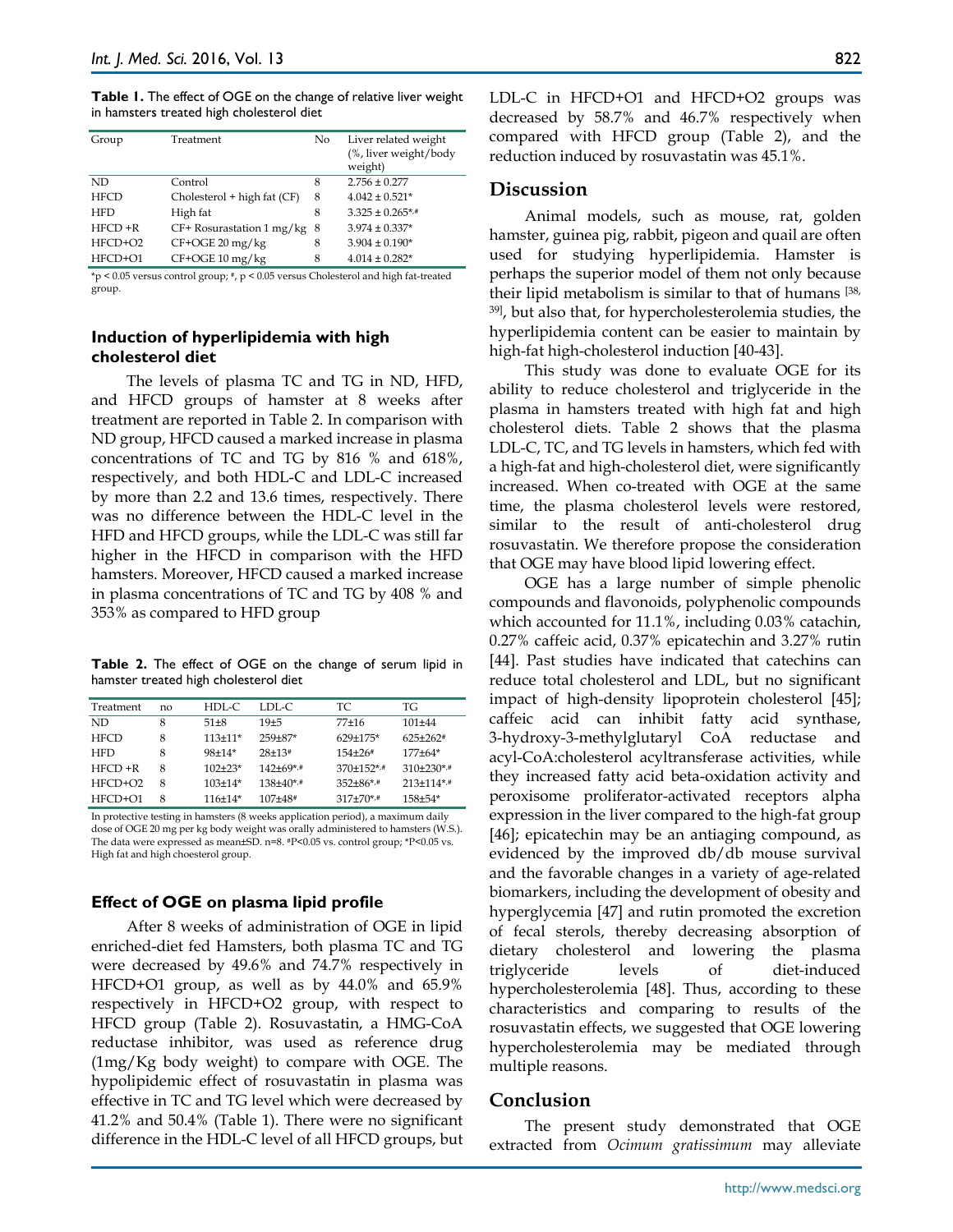hypercholesterolemia and hypertriglyceridemia induced by the intake of high-fat and high-cholesterol foods. The OGE decreased the levels of TG, total cholesterol, and LDL-C, and improved HDL-C levels. Although the metabolic mechanisms are not identical between the four flavonoids, the pharmacological effects of OGE should be further investigated in humans. These findings may contribute to the treatment of obesity- and hyperlipidemia-associated diseases in humans.

#### **Acknowledgements**

This work was supported by grants from the Ministry of Science and Technology, Republic of China (MOST 104-2320-B-039-032), as well as in part by Taiwan Ministry of Health and Welfare Clinical Trial and Research Center of Excellence (MOHW105-TDU-B-212-133019).

# **Competing Interests**

The authors have declared that no competing interest exists.

### **References**

- Schwartz CJ, Valente AJ, Sprague EA. A modern view of atherogenesis. Am J Cardiol. 1993; 71(6): 9B-14B.
- 2. Mannu GS, Zaman MJ, Gupta A, et al. Evidence of lifestyle modification in the management of hypercholesterolemia. Curr Cardiol Rev. 2013; 9(1): 2-14.
- 3. Blankenhorn DH, Hodis HN. Treating serum lipid abnormalities in highpriority patients. Postgrad Med. 1991; 89(1): 81-82, 87-90, 93-96.
- Okere AN, Serra C. Evaluation of the Potential Role of Alirocumab in the Management of Hypercholesterolemia in Patients with High-Risk Cardiovascular Disease. Pharmacotherapy. 2015; 35(8): 771-779.
- Hyeon CS, Seong HK, Yongju P, et al. Effects of 12 week oral supplementation Ecklonia cava polyphenols on anthropometric and blood lipid parameters in of overweight Korean individuals: a double–blind randomized clinical trial. Phytother Res. 2012; 26(3): 363-368.
- 6. Chidambaram T, Kumarappan T, Rao N. Polyphenolic extract of Ichnocarpus frutescens modifies hyperlipidemia status in diabetic rats. J Cell Mol Biol. 2007; 6(2): 175–187.
- 7. Mon YY, Chiung HP, Kuei CC, et al. The hypolipidemic effect of Hibiscus sabdariffa polyphenols via inhibiting lipogenesis and promoting hepatic lipid clearance. J Agric Food Chem. 2010; 58: 850–859.
- 8. Mon YY, Chien NH, Kuei CC, et al. Mulberry leaf polyphenols possess antiatherogenesis effect via inhibiting LDL oxidation and foam cell formation. J Agric Food Chem. 2011; 59: 1985–1995.
- Alberto D, Carlos FH, Francisca C, et al. Red grape juice polyphenols alter cholesterol homeostasis and increase LDL receptor activity in human cells in vitro. J Nut. 2006; 136(7): 1766-1773.
- 10. Chi F, Mao T, Simon J. Analysis of antioxidant as a therapeutic agent for atherosclerosis. Curr Pharm Anal, 2006; 2: 369-384.
- 11. Bahmani M, Mirhoseini M, Shirzad H, et al. A review on promising natural agents effective on hyperlipidemia. J Evid Based Complementary Altern Med. 2015; 20(3): 228-238.
- 12. Onajobi FD. Smooth muscle contracting lipid-soluble principles in chromatographic fractions of Ocimum gratissimum. J Ethnopharmacol. 1986; 18(1): 3-11.
- 13. Ilori M, Sheteolu AO, Omonigbehin EA, et al. Antidiarrhoeal activities of Ocimum gratissimum (Lamiaceae). J Diarrhoeal Dis Res. 1996; 14(4): 283-285.
- 14. Fandohan P, Gnonlonfin B, Laleye A, et al. Toxicity and gastric tolerance of essential oils from Cymbopogon citratus, Ocimum gratissimum and Ocimum basilicum in Wistar rats. Food Chem Toxicol. 2008; 46(7): 2493-2497.
- 15. Fabrizio DM, Ilaria B, Andrea Galimberti, et al. A comparative study of different DNA barcoding markers for the identification of some members of Lamiacaea. Food Research International. 2011; 44(3): 693-702.
- 16. Santanu K M, Subhankari P C, Subhasis D, et al. Methanol extract of Ocimum gratissimum protects murine peritoneal macrophages from nicotine toxicity

by decreasing free radical generation, lipid and protein damage and enhances antioxidant protection. Oxid Med Cell Longev. 2009; 2(4): 222-230.

- 17. Lin CC, Lin JK, Chang CH. Evaluation of hepatoprotective effects of "Chhit-Chan-Than" from Taiwan. Pharmaceutical Biology. 1995; 33(2): 139-143.
- 18. Ouyang X, Liuxin W, Yingming P, et al. Antioxidant properties and chemical constituents of ethanolic extract and its fractions of Ocimum gratissimum. Medicinal Chemistry Research. 2013; 22(3): 1124-1130.
- 19. Okoli CO, Ezike AC, Agwagah OC, et al. Anticonvulsant and anxiolytic evaluation of leaf extracts of Ocimum gratissimum, a culinary herb. P harmacognosy Res. 2010; 2(1): 36-40
- 20. Lee MJ, Chen HM, Tzang BS, et al. Ocimum gratissimum Aqueous Extract Protects H9c2 Myocardiac Cells from H2O2-Induced Cell Apoptosis through Akt Signalling. Evid Based Complement Alternat Med. 2011; 2011: 578060.
- 21. Aziba PI, Bass D, Elegbe Y, et al. Pharmacological investigation of Ocimum gratissimum in rodents. Phytother Res. 1999; 13(5): 427-429.
- 22. Aguiyi JC, Obi CI, Gang SS, et al. Hypoglycaemic activity of Ocimum gratissimum in rats. Fitoterapia. 2000; 71(4): 444-6.
- 23. Atal CK, Sharma ML, Kaul A, et al. Immunomodulating agents of plant origin. I: Preliminary screening. J Ethnopharmaco. 1986; 18(2): 133-141.
- 24. Dubey NK, Tiwari TN, Mandin D, et al. Antifungal properties of Ocimum gratissimum essential oil (ethyl cinnamate chemotype). Fitoterapia. 2000; 71(5): 567-569.
- 25. Pessoa LM, Morais SM, Bevilaqua CM, et al. Anthelmintic activity of essential oil of Ocimum gratissimum Linn. and eugenol against Haemonchus contortus. Vet Parasitol. 2002; 109(1-2): 59-63.
- 26. Ayisi NK, Nyadedzor C. Comparative in vitro effects of AZT and extracts of Ocimum gratissimum, Ficus polita, Clausena anisata, Alchornea cordifolia, and Elaeophorbia drupifera against HIV-1 and HIV-2 infections. Antiviral Res. 2003; 58(1): 25-33.
- 27. Martin KW, Ernst E. Herbal medicines for treatment of bacterial infections: a review of controlled clinical trials. J Antimicrob Chemother. 2003; 51(2): 241-246.
- 28. Silva MR, Oliveira JG Jr, Fernandes OF, et al. Antifungal activity of Ocimum gratissimum towards dermatophytes. Mycoses. 2005; 48(3): 172-175.
- 29. Costa RS, Carneiro TC, Cerqueira-Lima AT, et al. Ocimum gratissimum Linn. And rosmarinic acid, attenuate eosinophilic airway inflammation in an experimental model of respiratory allergy to Blomia tropicalis. Int Immunopharmacol. 2012; 13(1): 126-134.
- 30. Mahapatra SK, Chakraborty SP, Roy S. Immunomodulatory role of Ocimum gratissimum and ascorbic acid against nicotine-induced murine peritoneal macrophages in vitro. Oxid Med Cell Longev. 2011. 2011: 734319.
- 31. Nangia-Makker P, Tait L, Shekhar MP, et al. Inhibition of breast tumor growth and angiogenesis by a medicinal herb: Ocimum gratissimum. Int J Cancer. 2007;121(4): 884-894.
- 32. Chiu YW, Lo HJ, Huang HY et al. The antioxidant and cytoprotective activity of Ocimum gratissimum extracts against hydrogen peroxide-induced toxicity in human HepG2 cells. JFDA. 2013; 21(3): 253-260.x
- 33. Li PC, Chiu YW, Lin YM, et al. Herbal Supplement Ameliorates Cardiac Hypertrophy in Rats with CCl4-Induced Liver Cirrhosis. Evid Based Complement Alternat Med. 2012. 2012: 139045.
- 34. Chen HM, Lee MJ, Kuo CY, et al. Ocimum gratissimum Aqueous Extract Induces Apoptotic Signalling in Lung Adenocarcinoma Cell A549. Evid Based Complement Alternat Med. 2011. 2011: 739093.
- 35. Chiu CC, Huang CY, Chen TY, et al. Beneficial Effects of Ocimum gratissimum Aqueous Extract on Rats with CCl4-Induced Acute Liver Injury. Evid Based Complement Alternat Med. 2012. 2012: 736752.
- 36. Chiu YW, Chao PY, Tsai CC, et al. Ocimum gratissimum is effective in prevention against liver fibrosis in vivo and in vitro. Am J Chin Med. 2014; 42(4): 833-852.
- 37. Lin YC, Cheng KM, Huang HY, et al. Hepatoprotective activity of Chhit-Chan-Than extract powder against carbon tetrachloride-induced liver injury in rats. JFDA. 2014; 22(2): 220-229.
- 38. Liu XM, Wu FH. Comparison of animal models of hyperlipidemia. Zhong Xi Yi Jie He Xue Bao. 2004; 2: 132-134.
- 39. Zhang Z, Wang H, Jiao R, et al. Choosing hamsters but not rats as a model for studying plasma cholesterol-lowering activity of functional foods. Mol Nutr Food Res. 2009; 53: 921-930.
- 40. Sullivan MP, Cerda JJ, Robbins FL, et al. The gerbil, hamster, and guinea pig as rodent models for hyperlipidemia. Lab Anim Sci. 1993; 43:575–578.
- 41. Gao Y, Li K, Tang S, et al. Study on animal models for hyperlipidemia. Wei Sheng Yan Jiu. 2002; 31: 97-99.
- 42. Lee CL, Tsai TY, Wang JJ, Pan T.M. In vivo hypolipidemic effects and safety of low dosage Monascus powder in a hamster model of hyperlipidemia. Appl Microbiol Biotechnol. 2006; 70: 533–540.
- 43. Lee CL, Hung H., Wang JJ. Red mold dioscorea has greater hypolipidemic and antiatherosclerotic effect than traditional red mold rice and unfermented dioscorea in hamsters. J Agric Food Chem. 2007; 55(17): 7162-7169.
- 44. Chen YH, Chiu YW, Shyu JC, et al. Protective effects of Ocimum gratissimum polyphenol extract on carbon tetrachloride-induced liver fibrosis in rats. Chin J Physiol. 2015; 58(1): 55-63.
- 45. Kim A, Chiu A, Barone MK, et al. Green tea catechins decrease total and low-density lipoprotein cholesterol: a systematic review and meta-analysis. J Am Diet Assoc. 2011; 111(11): 1720-1729.